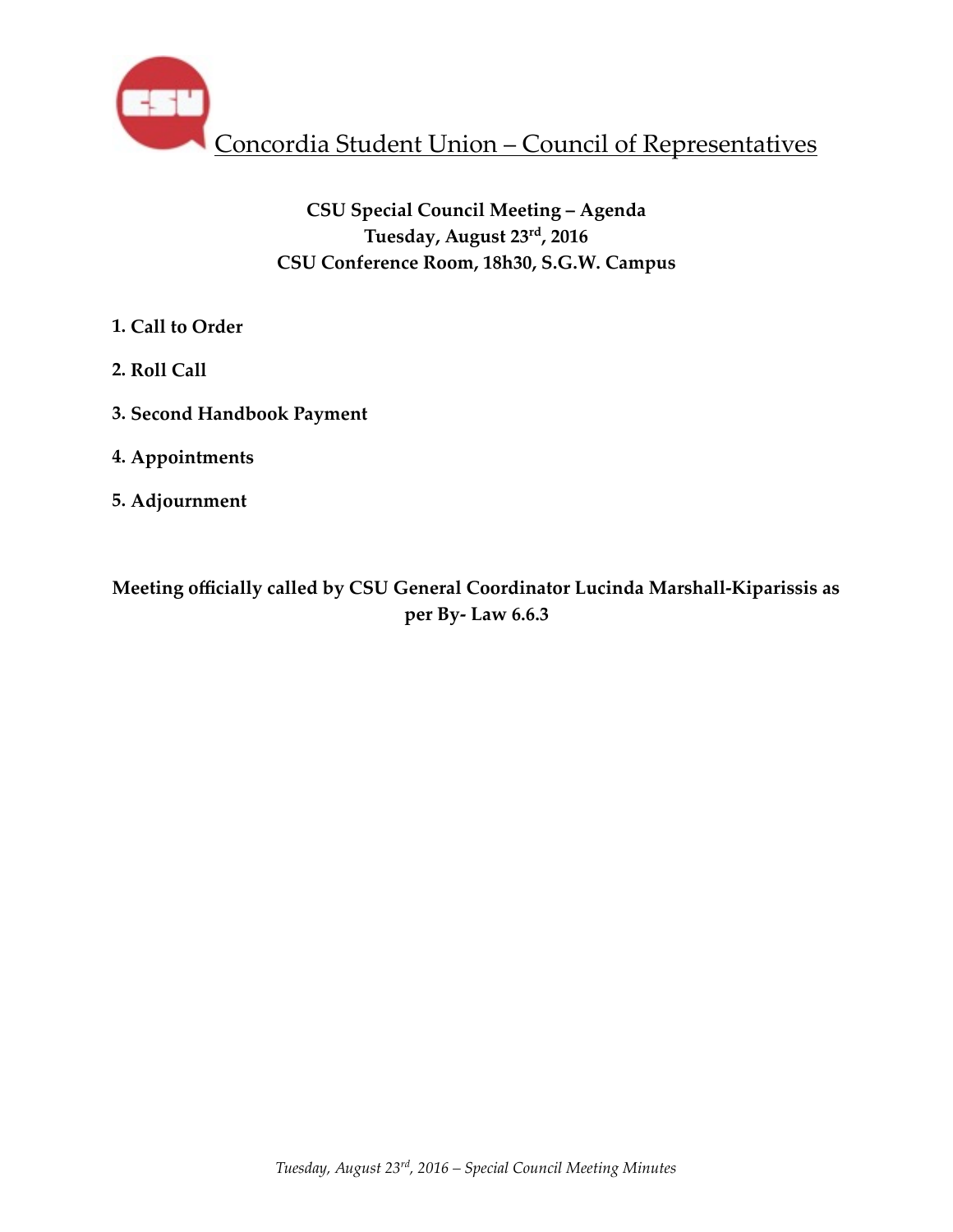

# **CSU Special Council Meeting – Minutes Tuesday, August 23rd, 2016 CSU Conference Room, 18h30, S.G.W. Campus**

# **1. CALL TO ORDER**

Meeting is called to order at 18h50.

We would like to acknowledge that Concordia university is on the traditional territory of the Kanien'keha:ka (Ga-niyen-gé-haa-ga), a place which has long served as a site of meeting and exchange *amongst nations. Concordia recognizes, and respects the Kanien'keha:ka (Ga-niyen-gé-haa-ga)* as the *traditional custodians of the lands and waters on which we meet today.* 

## **2. ROLL CALL**

Council Chairperson: *Caitlin Robinson* Council Minute Keeper: *Lana Galbraith*

Executives present for the duration of the meeting were *Lana Galbraith* (Sustainability Coordinator), Rachel Gauthier (Student Life Coordinator), Adrian Longinotti (Finance Coordinator), Lucy Marshall-*Kiparissis*  (General Coordinator), *Aloyse Muller*  (External Affairs Coordinator), *Marcus Peters*  (Loyola Coordinator), Sophia Sahrane (Academic & Advocacy Coordinator) and Rami Yahia (Internal Affairs Coordinator). 

Councillors present for the duration of the meeting were *Mikaela Clark-Gardner* (Fine Arts), *Hayley Currier* (Arts & Science), *Thomas David-Bashore* (Arts & Science), *Marie-Maxime Gélinas-Delisle* (JMSB), *Brittany Jackson* (Arts & Science), *Maidina Kadeer* (Arts & Science), *Mugisha Kakou* (ENCS), *Artem Mikhalitsin* (ENCS), Alexander Milton (Arts & Science), Jason Poirier Lavoie (Arts & Science) and Robert *Young* (Arts & Science).

Councillors absent for the duration of the meeting were Alaa Alkirbee (ENCS), Louis Arrou-Vignod (JMSB), *Ahmed Badr* (ENCS), *Stephen Karchut* (Fine Arts), *Émilie Lamoureux-Sproule* (Arts & Science), *Matthew Leddy* (Arts & Science), *Bronte Macfarlane* (JMSB), *Armani Martel* (Arts & Science), *Christina Massaro* (Arts & Science), *Veronika Rydzewski* (Arts & Science), *Meissa Thiam* (ENCS) and *Chloë Williams* (Arts & Science).

## **3. SECOND HANDBOOK PAYMENT**

### **Aloyse Muller**:

WHEREAS Katasoho will print the CSU agenda 2016-17 for a total cost of \$61,593.26\$; WHEREAS 50% of this payment is due immediately, and the remaining 50% after delivery of the agendas; Whereas expenses over  $$10,000$  have to be approved by the finance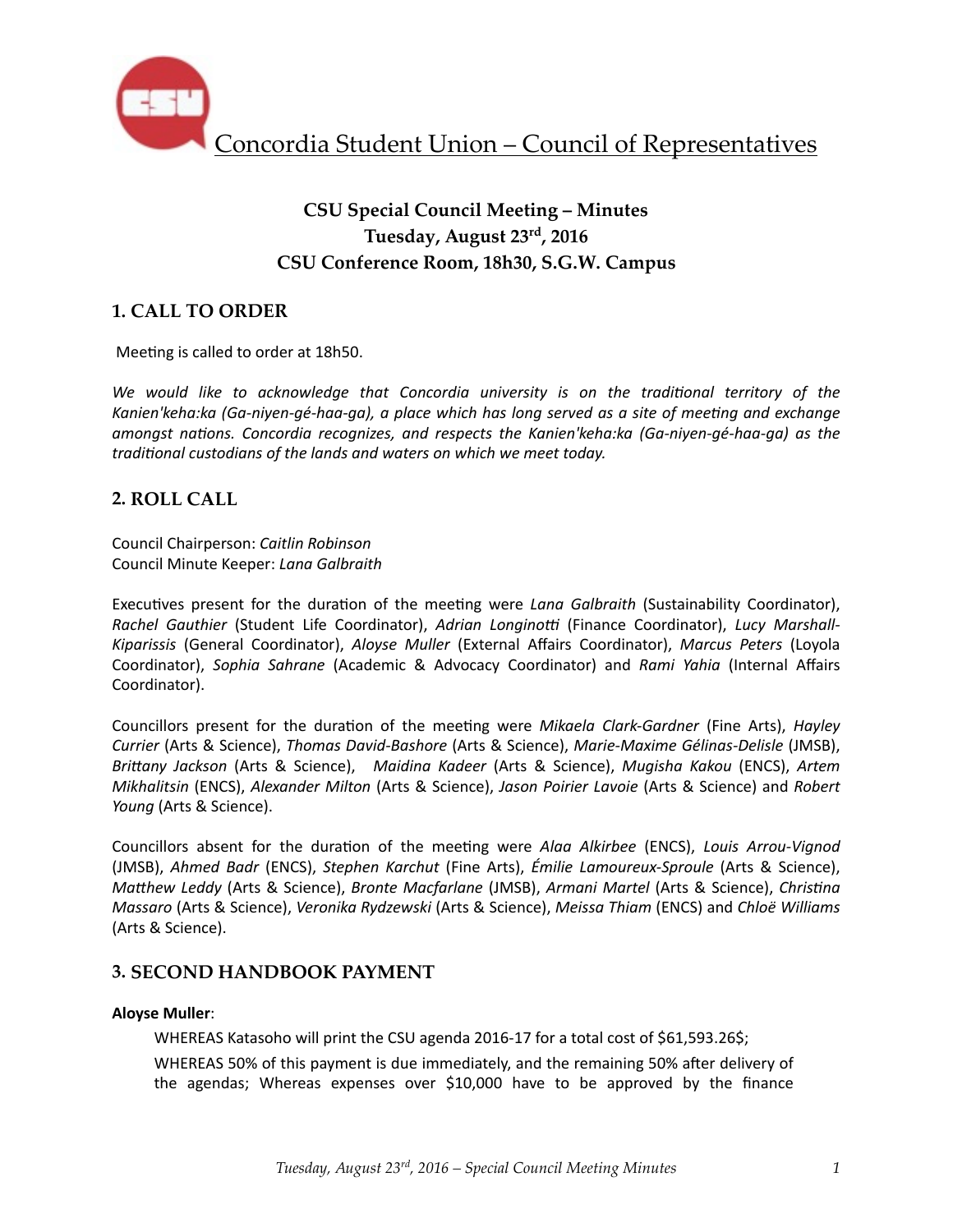

Concordia Student Union – Council of Representatives

committee, as per regulation 154; Whereas the finance committee is currently unable to reach quorum;

BE IT RESOLVED THAT Council approves the disbursement of \$30,796.63 to Katasoho from the Handbook budget line.

#### Seconded by **Jason Poirier-Lavoie**.

Aloyse Muller: Apologies for calling the meeting for this procedural point, but the Finance Committee is still unable to make quorum. This is to approve the second payment of the agendas which came in yesterday

#### **VOTE**

In favour : 9 Opposed: 0 Abstentions: 0

*Motion carries.* 

### **4. APPOINTMENTS**

#### **Aloyse Muller**:

WHEREAS the Finance Committee cannot meet;

BE IT RESOLVED THAT four (4) councillors be added to the Finance Committee until the next Regular Council Meeting.

#### Seconded by **Artem Mikhalitsin**.

**Aloyse Muller**: We cannot call a Special Council Meeting every time we need to approve an expense so I propose that if people agree, then we can add people to the Finance Committee.

**Haley Currier**: Can you leave once people are available>

**Aloyse Muller: Yes.** 

**Adrian Longinotti:** There is always the option to stay if you enjoy your time here though.

**Maidina Kadeer**: If you sit on a committee already can you sit on this one?

**Lucinda Marshall-Kiparissis**: You can sit on as many as you like.

**VOTE** In favour : 9 Opposed: 0 Abstentions: 0

*Motion carries.*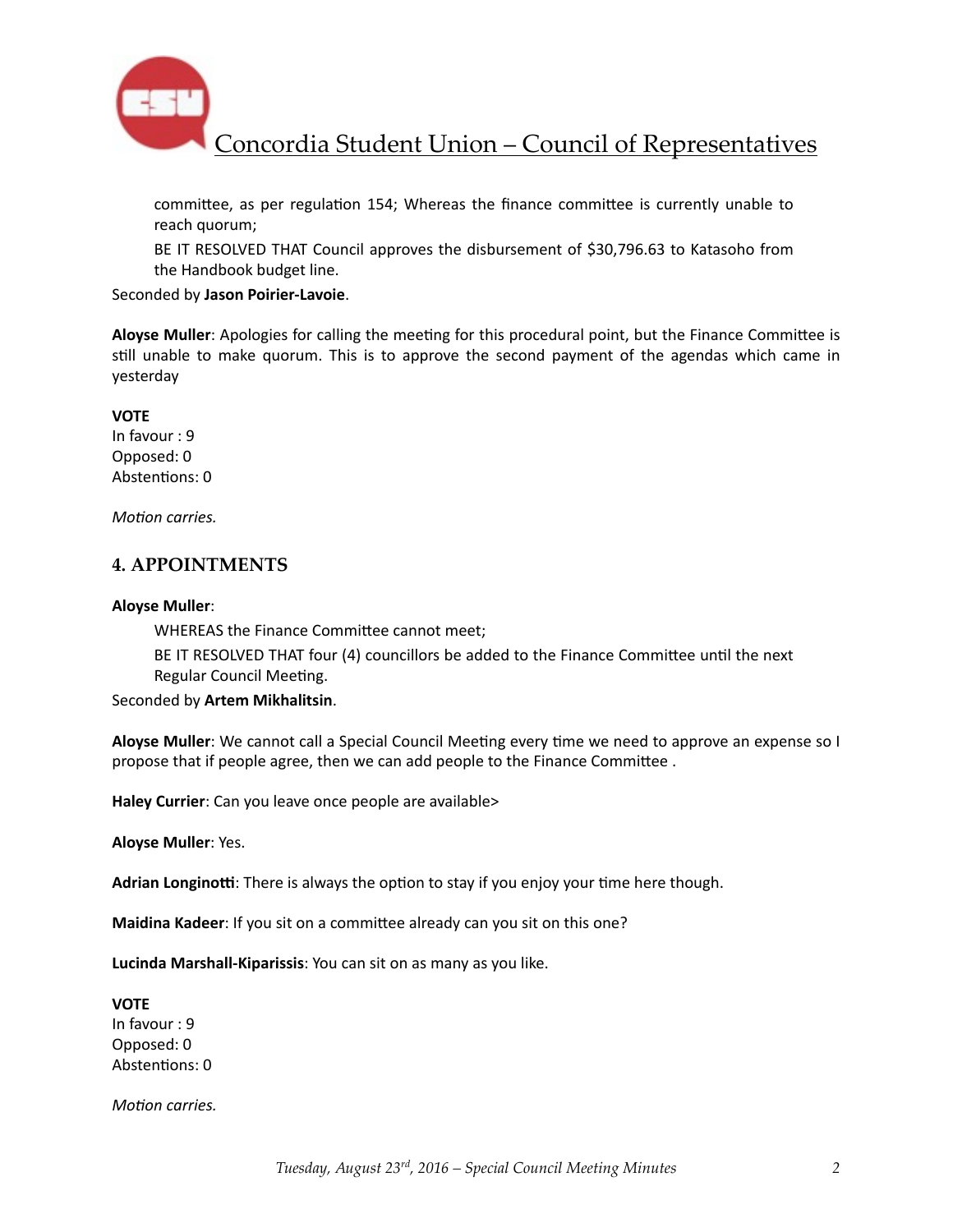

Concordia Student Union – Council of Representatives

**Chair:** The floor is open to nominations.

**Alexander Milton** nominates himself. **Mugisha Kakou** seconds. 

**Thomas David-Bashore** nominates himself. **Mugisha Kakou** seconds. 

**Maidina Kadeer** nominates herself. **Mugisha Kakou** seconds. 

**Alexander Milton**: I am currently unemployed and it would be nice to get out of the house.

**Thomas David-Bashore**: Same. 

**Maidina Kadeer:** I would like to learn and I have time.

Lucinda Marshall-Kiparissis: if the floor agrees, we could omnibus

**Jason Poirier-Lavoie**: Move to omnibus appoint the candidates to the Finance Committee. **Mugisha Kakou** seconds. 

**VOTE**  In favour  $: 6$ Opposed: 0 Abstentions: 3 (Alexander, Thomas, Maidina)

*Motion carries.* 

### **5. ADJOURNMENT**

**Marcus Peters** moves to adjourn. Seconded by **Jason Poirier-Lavoie**. 

**VOTE** In favour : 9 Opposed: 0 Abstentions: 0

*Motion carries.* 

*Meeting is adjourned at 19h45.*